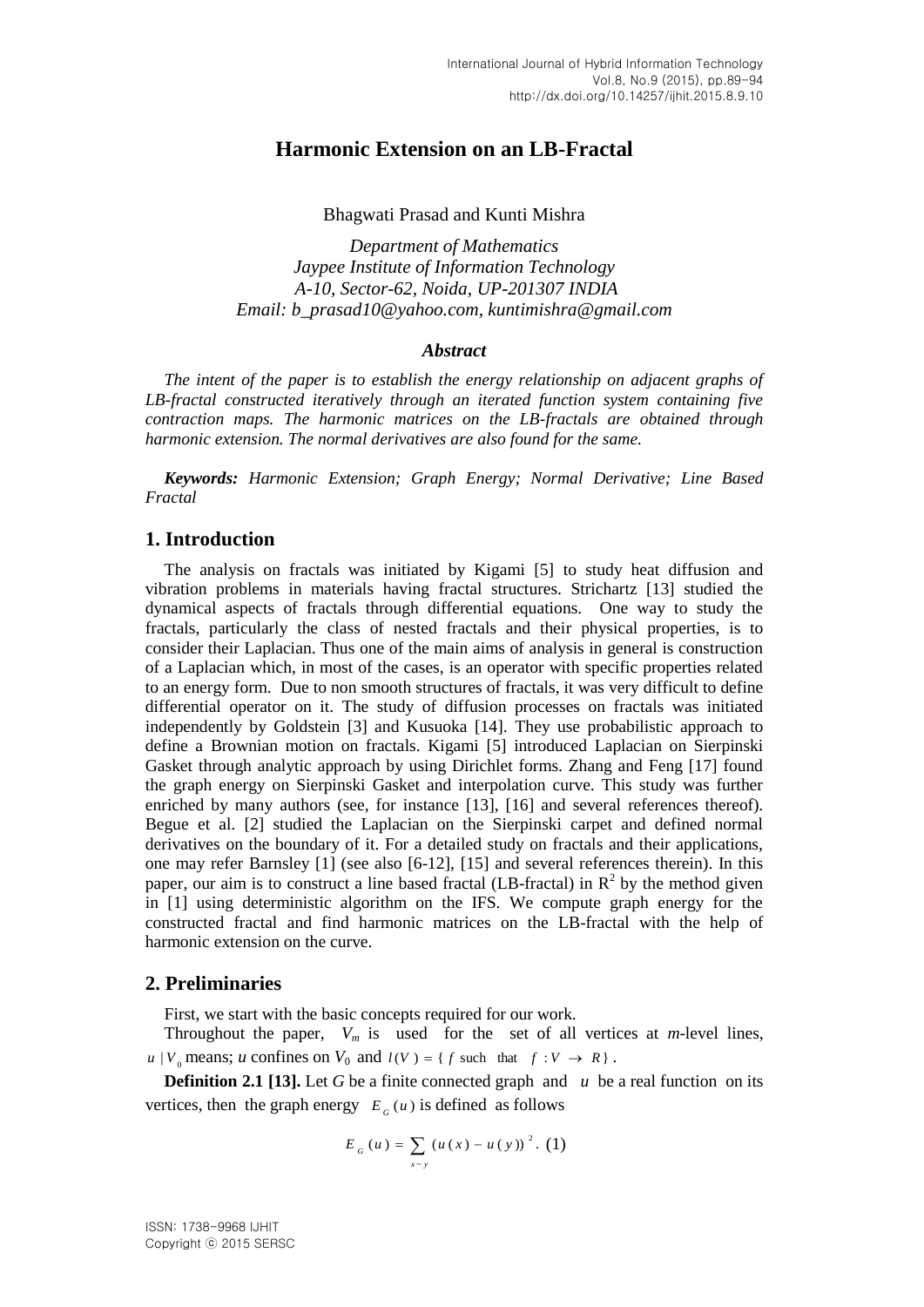The associated bilinear form of it is given by ~  $G(u, v) = \sum (u(x) - u(y))(v(x) - v(y)).$  $\frac{2}{x-y}$  $E_G(u, v) = \sum (u(x) - u(y))(v(x) - v(y))$ 

Here  $x \sim y$  implies that *x* and *y* are the adjacent vertices of the graph.

**Definition 2.2 [4].** For any  $\rho \in l(V_0)$ , there exists a unique  $u \in F$ , such that  $u \mid V_0 = \rho$  and  $\varepsilon(u, u) = \min\{\varepsilon(v, v) : v \in F, v \mid V_0 = \rho\}$ . Furthermore, *u* is the unique solution of

$$
\begin{cases}\n(H_m v)|V_m \setminus V_0 = 0; & \text{for all } m \ge 1 \\
v | V_0 = \rho,\n\end{cases}
$$
\n(2)

where  $H_m$  is the Laplacian on  $V_m$ . The function *u* given above is known as harmonic function.

Let *u* be a harmonic function on  $V_{m}$ . Then the extension of *u* onto  $V_{m+1}$  which minimizes the energy is called harmonic extension of  $u$  and denoted by  $\tilde{u}$ .

We assume that the following condition holds:

$$
E_{m+1}(u) = c_m E_m(u), \qquad (3)
$$

where  $c_m$  is the renormalization factor.

**Definition 2.3 [4].** Renormalized graph energy  $\varepsilon_m$  is defined as

$$
\varepsilon_{_m}\left(u\,\right)=\alpha^{\,-\,m}\,E_{_m}\left(u\,\right)\;\;\left(4\right)
$$

**Definition 2.4 [4].** Let  $x \in V_0$  and *u* be a continuous function on some subset of  $R^2$ . We say that the normal derivative  $\partial_{n}u(x)$  exists if limit of  $r^{-m}\sum_{q\in V_m}$  $\overline{y}$   $\overline{y}$   $(u(p)$  $q \in V_{m, p}$  $r^{-m}$   $\sum_{n=0}^{\infty}$   $(u(p) - u(q))$ ,  $(u(p) - u(q))$  exists

and it is given by

$$
\partial_{n} u(x) = \lim_{m \to \infty} r^{-m} \sum_{q \in V_{m,p}} (u(p) - u(q)) \quad (5)
$$

## **3. Construction of Line Based Fractal**

We take a line segment  $L_0$  in  $R$  as an initiator and apply the following contraction transformations on it iteratively.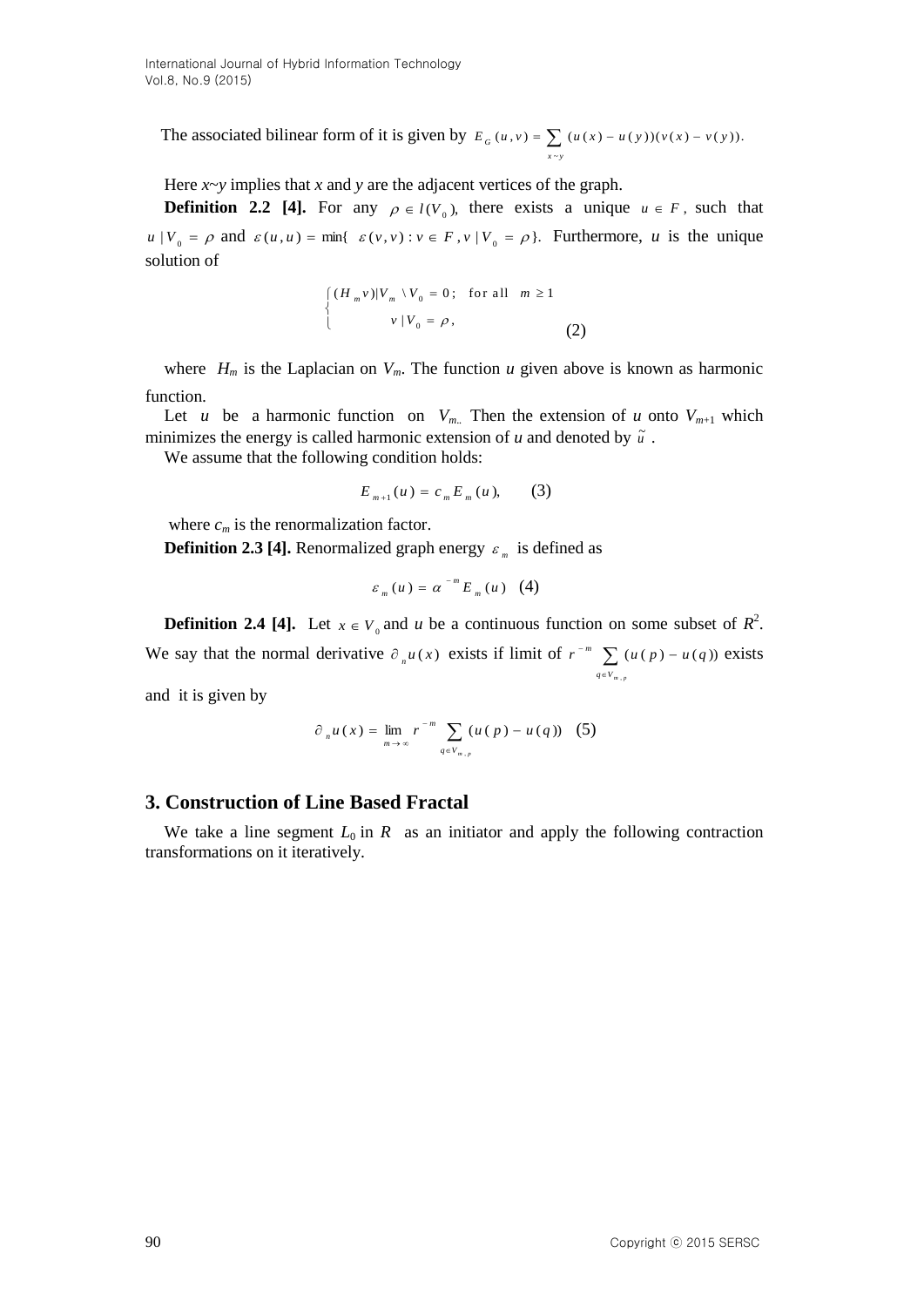International Journal of Hybrid Information Technology Vol.8, No.9 (2015)



where  $x, y \in R$ . Some steps for generation of the line based fractal (LB-Fractal) for twenty iterations are shown in Figure 1.



(c) After 10 iterations (d) After 20 iterations

#### **Figure 1. Generation of LB-Fractal**

## **4. Graph Energies and Harmonic Extension**

Let  $V_0 = \{X, Y\}$ ,  $u(X) = u_X$  and  $u(Y) = u_Y$  in Figure 1(a). To calculate  $c_m$  in equation (3), we extend the function  $u$  to  $V_1$ . Values of the extension  $\tilde{u}$  at the nodes are such that the energy is minimized with respect to  $\tilde{u}$ . Here

$$
E_0(u) = (u_x - u_y)^2
$$
 (6)

Let  $V_1 = \{X, Y, A, B, C, D\}$ ,  $\tilde{u}(A) = \tilde{u}_A$ ,  $\tilde{u}(B) = \tilde{u}_B$  and  $\tilde{u}(C) = \tilde{u}_C$  and  $\tilde{u}(D) = \tilde{u}_D$  at first iteration. Then

first iteration. Then  
\n
$$
E_1(\tilde{u}) = (\tilde{u}_A - u_X)^2 + (\tilde{u}_A - \tilde{u}_B)^2 + (\tilde{u}_B - \tilde{u}_C)^2 + (\tilde{u}_B - \tilde{u}_D)^2 + (\tilde{u}_B - \tilde{u}_Y)^2
$$
\n(7)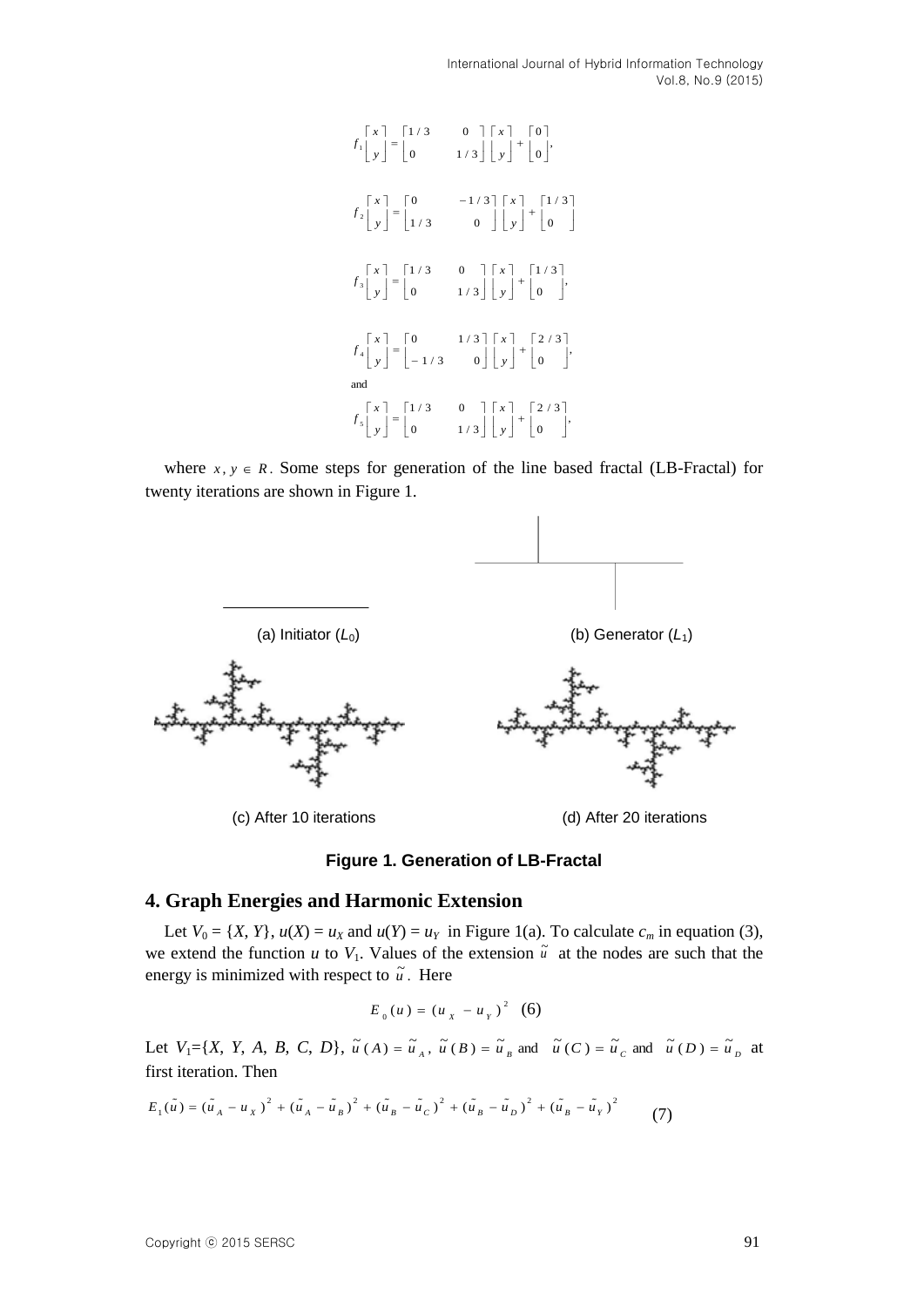We minimize the energy  $E_i(\tilde{u})$  with respect to  $\tilde{u}_A$ ,  $\tilde{u}_B$ ,  $\tilde{u}_C$  and  $\tilde{u}_D$ . By calculus, to minimize, we equate the partial derivatives of  $E_1(\tilde{u})$  with respect to  $\tilde{u}_A$ ,  $\tilde{u}_B$ ,  $\tilde{u}_C$  and  $\tilde{u}_D$ to zero. We have

$$
2\tilde{u}_A - \tilde{u}_B - u_x = 0
$$
 (8)  

$$
2\tilde{u}_B - \tilde{u}_A - u_y = 0
$$
 (9)  

$$
\tilde{u}_A = \tilde{u}_C
$$
 (10)  

$$
\tilde{u}_B = \tilde{u}_D
$$
 (11)  

$$
\tilde{u}_A = \tilde{u}_C = \frac{2u_x + u_y}{3}; \tilde{u}_B = \tilde{u}_D = \frac{u_x + 2u_y}{3}
$$
 (12)

Substituting these values in (7), we have

$$
E_1(\tilde{u}) = \left(\frac{2u_x - u_y}{3} - u_x\right)^2 + \left(\frac{2u_x + u_y}{3} - \frac{u_x + 2u_y}{3}\right)^2 + \left(\frac{u_x + 2u_y}{3} - u_y\right)^2
$$
  
=  $\frac{1}{3}(u_x - u_y)^2 = \frac{1}{3}E_0(u)$ 

The same idea applies for the extension from  $V_1$  to  $V_2$  and the values of the points in  $V_2$   $V_1$  also satisfy "  $\tilde{\phantom{0}}$  –  $\tilde{\phantom{0}}$  – 3 1 3 " $\frac{2}{1} - \frac{1}{1}$ " rule.

$$
E_2(u') = \left(\frac{1}{3}\right)^2 E_0(u) (13)
$$

In general, we have extension from  $V_m$  to  $V_{m+1}$ . So we have

$$
E_{m+1}(u') = \left(\frac{1}{3}\right)^{m+1} E_0(u) (14)
$$

Here 1/4 is called renormalization factor. Then the renormalization energy is

$$
\varepsilon_m(u) = \left(\frac{1}{3}\right)^{-m} E_m(u); \qquad \varepsilon_1(u) = \left(\frac{1}{3}\right)^{-1} E_1(u) = \varepsilon_0(u)
$$
 (15)

and in general,

$$
\varepsilon_{_{m+1}}(u) = \left(\frac{1}{3}\right)^{-(m+1)} E_{_{m+1}}(u) = \varepsilon_{_m}(u)
$$

Finally, we calculate the harmonic matrices for  $i = 1$  to 5, using the following equation

$$
\begin{pmatrix} u(f_i(u_x)) \\ u(f_i(u_y)) \end{pmatrix} = A_i \begin{pmatrix} u_x \\ u_y \end{pmatrix} . (16)
$$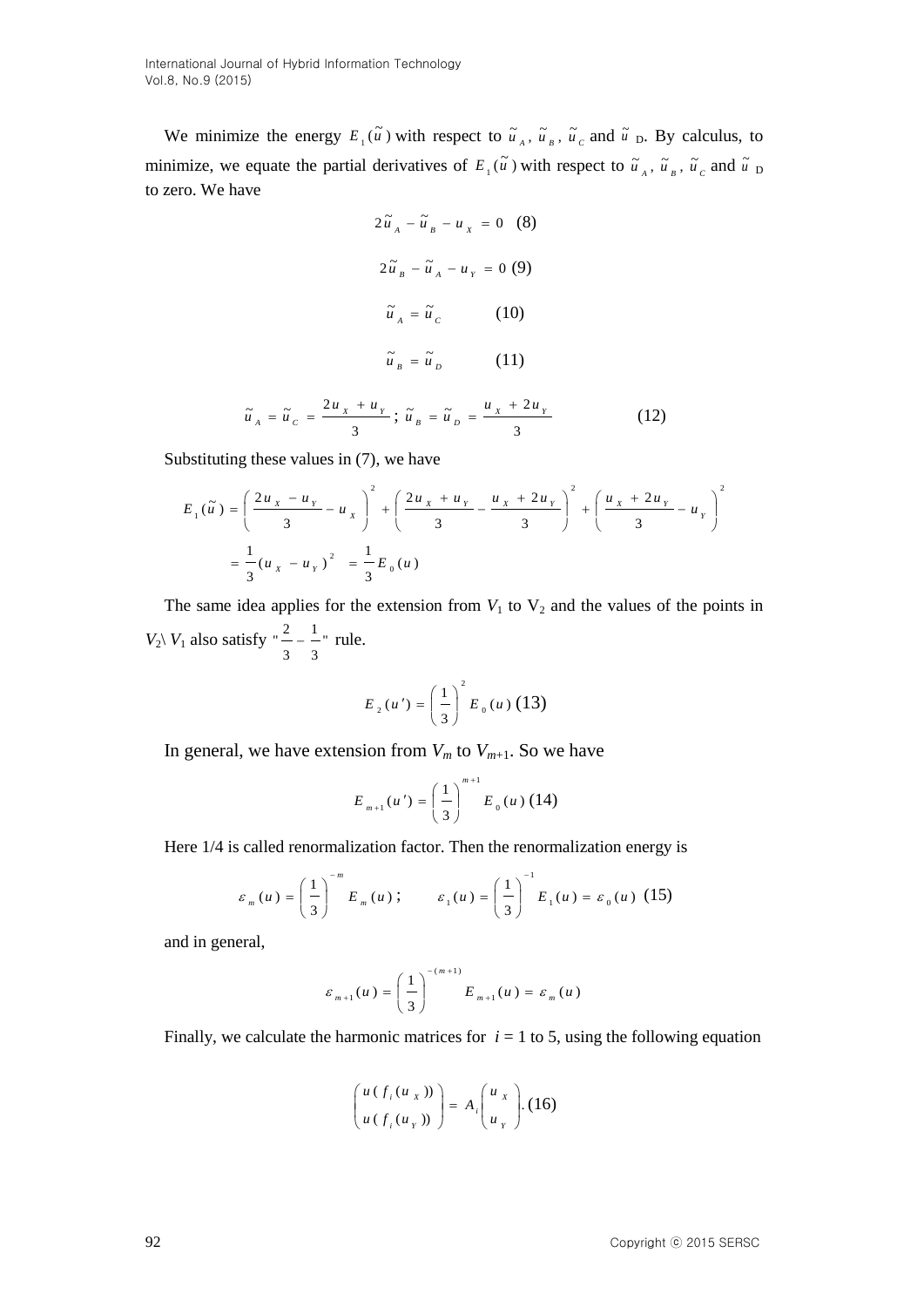We know that

$$
f_1(u_x) = u_x, f_2(u_x) = \tilde{u}_c, f_3(u_x) = \tilde{u}_A, f_4(u_x) = \tilde{u}_b, f_5(u_x) = \tilde{u}_B;
$$
  

$$
f_1(u_y) = \tilde{u}_A, f_2(u_y) = \tilde{u}_A, f_3(u_y) = \tilde{u}_B, f_4(u_y) = \tilde{u}_B, f_5(u_y) = u_y.
$$

We calculate harmonic matrices using  $(16)$  as:

$$
A_1 = \begin{bmatrix} 1 & 0 \\ 2/3 & 1/3 \end{bmatrix} \begin{bmatrix} u_x \\ u_y \end{bmatrix}, \qquad A_2 = \begin{bmatrix} 2/3 & 1/3 \\ 2/3 & 1/3 \end{bmatrix} \begin{bmatrix} u_x \\ u_y \end{bmatrix},
$$
  

$$
A_3 = \begin{bmatrix} 2/3 & 1/3 \\ 1/3 & 2/3 \end{bmatrix} \begin{bmatrix} u_x \\ u_y \end{bmatrix}, \qquad A_4 = \begin{bmatrix} 1/3 & 2/3 \\ 1/3 & 2/3 \end{bmatrix} \begin{bmatrix} u_x \\ u_y \end{bmatrix},
$$
  

$$
A_5 = \begin{bmatrix} 1/3 & 2/3 \\ 0 & 1 \end{bmatrix} \begin{bmatrix} u_x \\ u_y \end{bmatrix}.
$$

## **5. Normal Derivative**

Using definition 2.4, normal derivative of LB-fractal can be written as

$$
\partial_{n}u(x) = \lim_{m \to \infty} \left(\frac{1}{3}\right)^{-m} \sum_{q \in V_{m,p}} (u(p) - u(q));
$$

and normal derivative at boundary point  $p_i$  ( $p_i \in V_0$ ) is

$$
\partial_{n} u(x) = \lim_{m \to \infty} \left(\frac{1}{3}\right)^{-m} \sum_{q \in V_{m,p}} (u(p_{i}) - u(p_{i+1})).
$$

## **6. Conclusion**

We establish the relationship of energy on adjacent graphs of LB- fractal iteratively and thus obtain a sequence of renormalized energy, which has a non decreasing pattern. So, we can conclude that LB-fractal has finite energy. We also obtain Normal derivative and harmonic matrices on LB-fractal using concept of harmonic extension.

## **References**

- [1] M. F. Barnsley, Fractals Everywhere, Academic Press, San Diego, **(1988)**.
- [2] M. Begue, T. Kalloniatis, and R. S. Strichartz, Harmonic functions and the spectrum of the Laplacian on the Sierpinski carpet, Fractals 21:1 **(2013)**. [ArXiv:1201.5136](http://arxiv.org/abs/1201.5136)
- [3] S. Goldstein, Random walks and diffusions on fractals, IMA Math. Appl, vol. 8, pp. 121–129 **(1987)**.
- [4] J. Kigami, Analysis on Fractals, Machinery Industry Press, Beijing, **(2004)**.
- [5] J. Kigami, A harmonic calculus on the Sierpinski spaces, Japan J. Appl. Math, vol. 6, pp. 259–290 **(1989)**.
- [6] B. Prasad, Fractals for A-iterated function and multifunction, International Journal of Applied Engineering Research vol.7, no.11, 2032–2036 **(2012)**.
- [7] B. Prasad and K. Katiyar, Fractals via Ishikawa iteration, Communications in Computer and Information Science, vol.140, pp 197-203 **(2011)**.
- [8] B. Prasad, B. Singh and K. Katiyar, A method of curve fitting by recurrent fractal interpolation, Proceedings of International Conference in Computational Intelligence, **(2012)** December 18-20; Tamilnadu, India, pp. 1–4.
- [9] B. Prasad, B. Singh and K. Katiyar, A hidden variable fractal interpolation surface method, Proceedings of international conference on Information and Mathematical Sciences, **(2013)** October 24-26; Punjab, India, pp. 156–158.